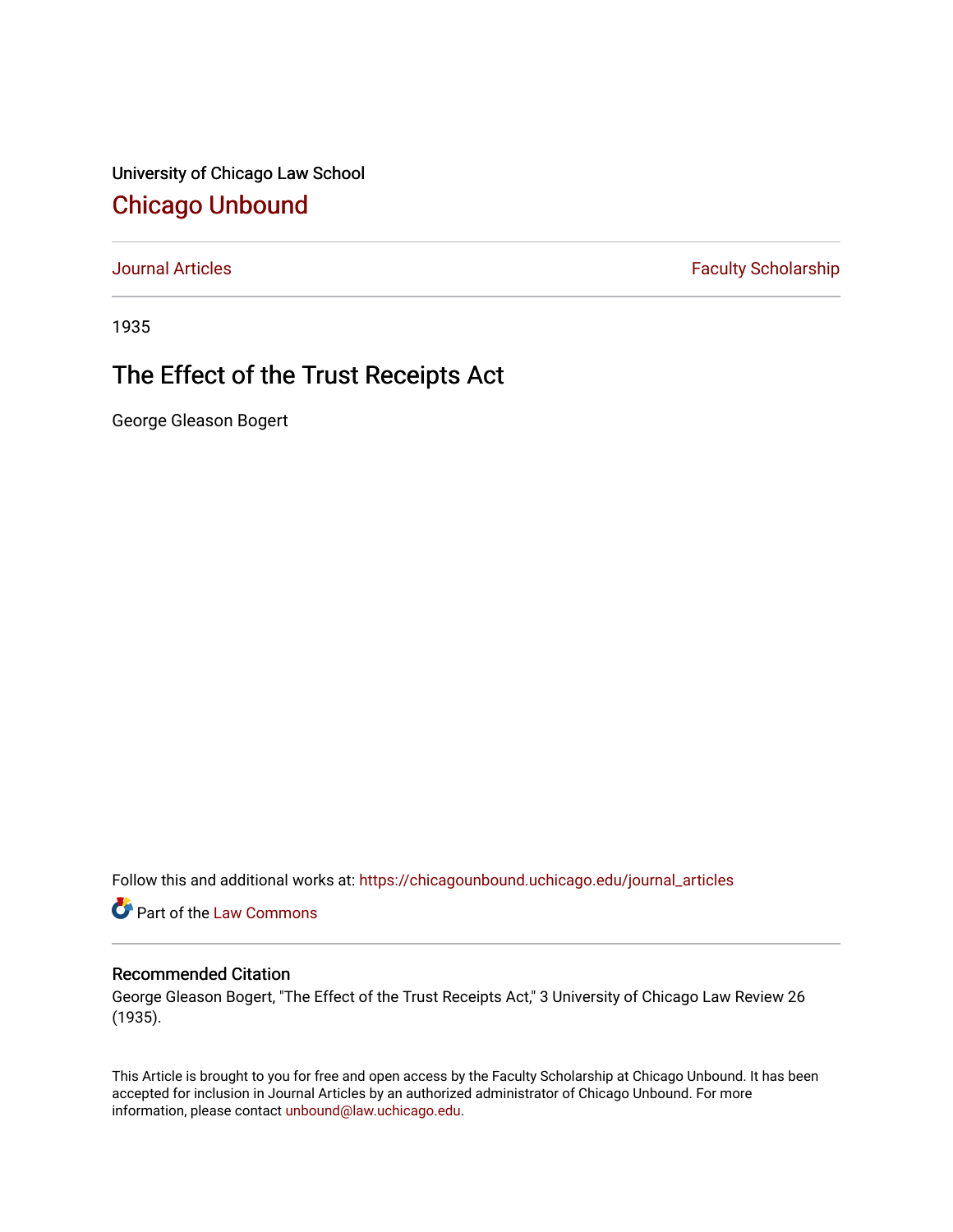# **THE EFFECT OF THE TRUST RECEIPTS ACT**

GEORGE GLEASON BOGERT\*

**T HE** adoption of the Uniform Trust Receipts Act by New York' in 1934 and by Illinois,<sup>2</sup> Indiana,<sup>3</sup> and Oregon<sup>4</sup> in 1935 makes pertinent a discussion of the effect of this statute on the law of lender and borrower and sales financing.

The act was prepared for the National Conference of Commissioners on Uniform State Laws by Professor Karl N. Llewellyn of the Columbia University Law School during the years 1925 to 1933. Its growth can be traced and its theories discovered by an examination of the annual handbooks of the Conference during that period.5

That the statute is difficult to understand is shown by the memorandum of Governor Homer of Illinois which he filed with the Secretary of State when he permitted the bill to become law last July without his signature. The Governor said:

This law **....** is a very complicated and technical act, the purposes of which are not readily discernible. It consists of a number of innovations to our credit system affecting the manner of operation of conditional sales, trust receipt contracts and warehouse receipts as pledges to secure credits. In view of the complicated nature of the Bill and the short time I have at my disposal for the consideration of the same, I am impelled to rely upon the legislative judgment, and I am therefore constrained to file the same without my signature.

The commercial practice, law and theory relating to trust receipts prior to the Uniform Act have been discussed in many texts and law review articles.<sup>6</sup>

**\*** Professor of Law, University of Chicago Law School.

<sup>I</sup> Laws 1934, c. 574, now Personal Property Law, §§ 50-58L.

<sup>2</sup>**Ill.** *R.* **S. i935,** c. i4oa, §§ **13-34,** in effect July **12, 1935.** The Illinois Act differs from the Uniform Act as approved **by** the Commissioners on Uniform Laws and the American Bar Association in several material respects. These changes are noted throughout this article.

**3** Ind. Laws **1935, C. 206.** 4 Ore. Laws 1935, **c. 224.**

**<sup>5</sup>**Handbook Nat. **Conf.** Com'rs on Uniform State Laws **(1925), p.** 594; *id.* **(1926), 399;** *id.* **(1927),** p. **607;** *id.* **(1928),** p. *35; id.* **(1929), p. 205;** *id.* **(1930), p. 267;** *id.* **(1931), p. 296;** *id.* **(1932), p. 205;** *id.* **(i933), p. 241.**

**6 For** discussions of the common law and early history of trust receipts, see Frederick, The Trust Receipt as Security, **22** Col. L. Rev. **395,** 546 **(1922);** Taylor, Trust Receipts, **6** Cornell L. **Q. x68 (1921);** Hanna, Trust Receipts, **29** Col. L. Rev. **545 (1929), x9** Calif. L. Rev. **257 (1929);** Vold, Trust Receipt Security in Financing of Sales, **iS** Cornell L. **Q. 543 (1930);** 1 Williston, Sales, §§ 338a-338b, 437 **(2d** ed. **1924);** Bogert, Commentaries on Conditional Sales

**26**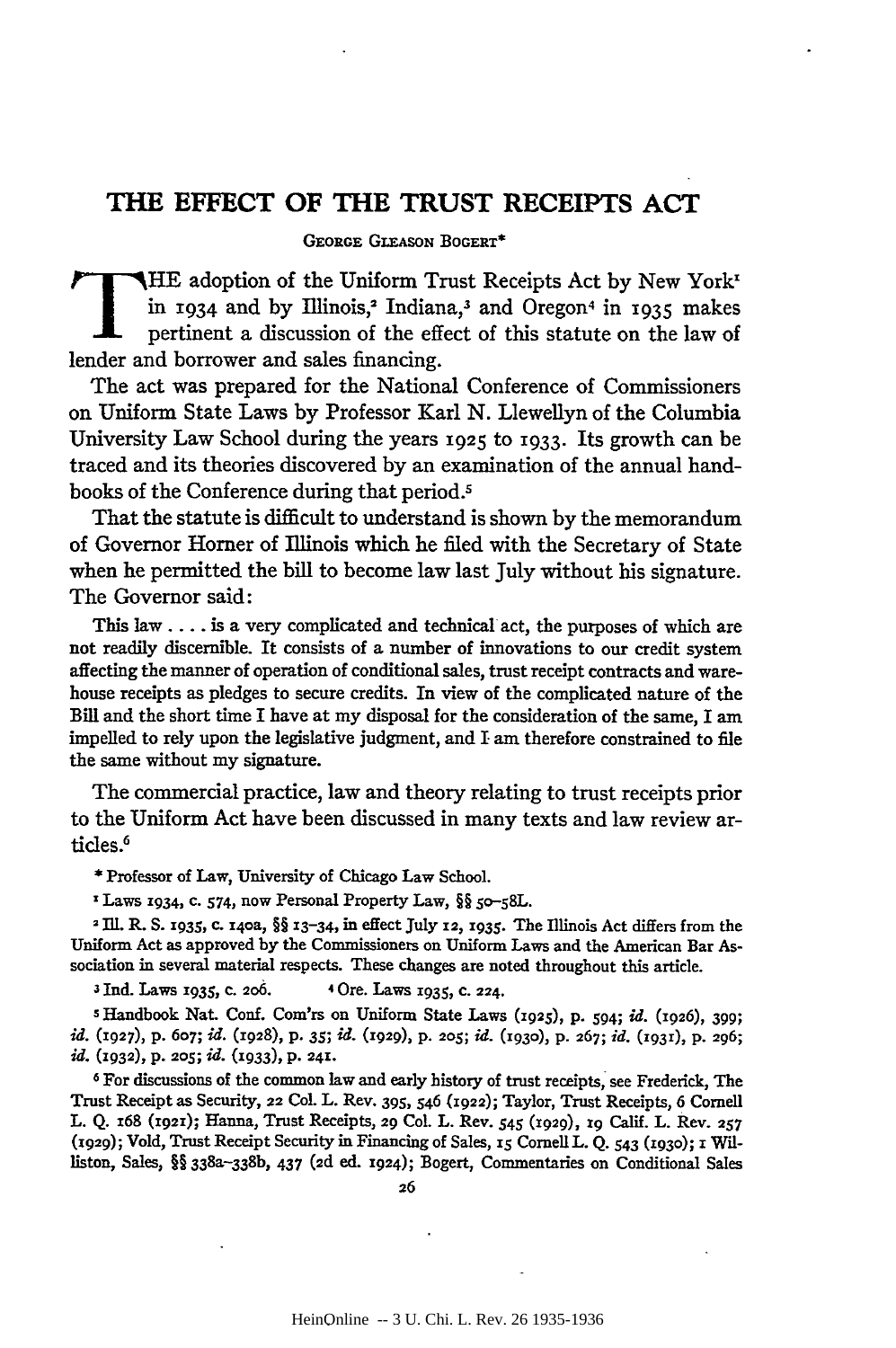No attempt is here made to treat the minute details of the Act. The effort is rather to give a broad, general view of its purposes. It may perhaps be most profitably studied and compared with the common law under the following heads:

- I. What is a trust receipt transaction?
- II. Its validity against creditors.
- III. Its validity against purchasers.
- IV. Filing provisions.
- V. Enforcement of the trust receipt.
- VI. Pledges affected by the act.

VII. Summary.

#### **I.** WHAT IS **A** TRUST RECEIPT TRANSACTION **UINDER** THE **ACT?**

#### *A. Types of property covered by a trust receipt*

The property covered by a trust receipt transaction under the Act must belong to one or more of the following three classes, namely:7

(I) "Goods" (e.g., machinery, grain).

(2) "Documents" (e.g., bills of lading or warehouse receipts representing goods).

**(3)** "Instruments" (e.g., bonds, stock certificates, notes).

*B. Parties to trust receipt must be lender and borrower*

The two necessary parties to the trust receipt transaction (called in the act "entruster" and "trustee") must occupy the relation of lender and borrower toward each other. The word "trustee" is used in the act in an artificial sense,<sup>8</sup> and does not connote a true equity trustee.<sup>9</sup> The trust receipt does not involve a strict trust or other fiduciary relation."°

*C. What lenders and borrowers may be parties to a trust receipt?*

But it is only particular lenders and borrowers who may be parties to the trust receipt transaction. The lender must fall into one of the following classes:"'

xxUniform Act, **§** 2; Illinois Act, **§ 14.**

<sup>§</sup> **12** (1924). Student notes on the Uniform Trust Receipts Act are found in 4 Brooklyn L. Rev. **100** (1934); 4 Fordham L. Rev. io8 (i935); **9** St. Johns L. Rev. **250** (i934); **82** U. Pa. L. Rev. **270** (i934); 2o Va. L. Rev. **689** (1934).

**<sup>7</sup>** Uniform Act, **§§ i,** 2; Illinois Act, **§ 13, 14.**

<sup>\*</sup>Uniform Act, §r **(i4);** Illinois Act, § **13** (14).

**<sup>9</sup>** As to the distinctions between a strict trust and a trust receipt see Bogert, Trusts and Trustees § 38 (1935).

**<sup>-0</sup>** Davis v. Aetna Acceptance Co., **293** U.S. **328** (934), noted in 2 Univ. Chi. L. Rev. 475 **U2935).**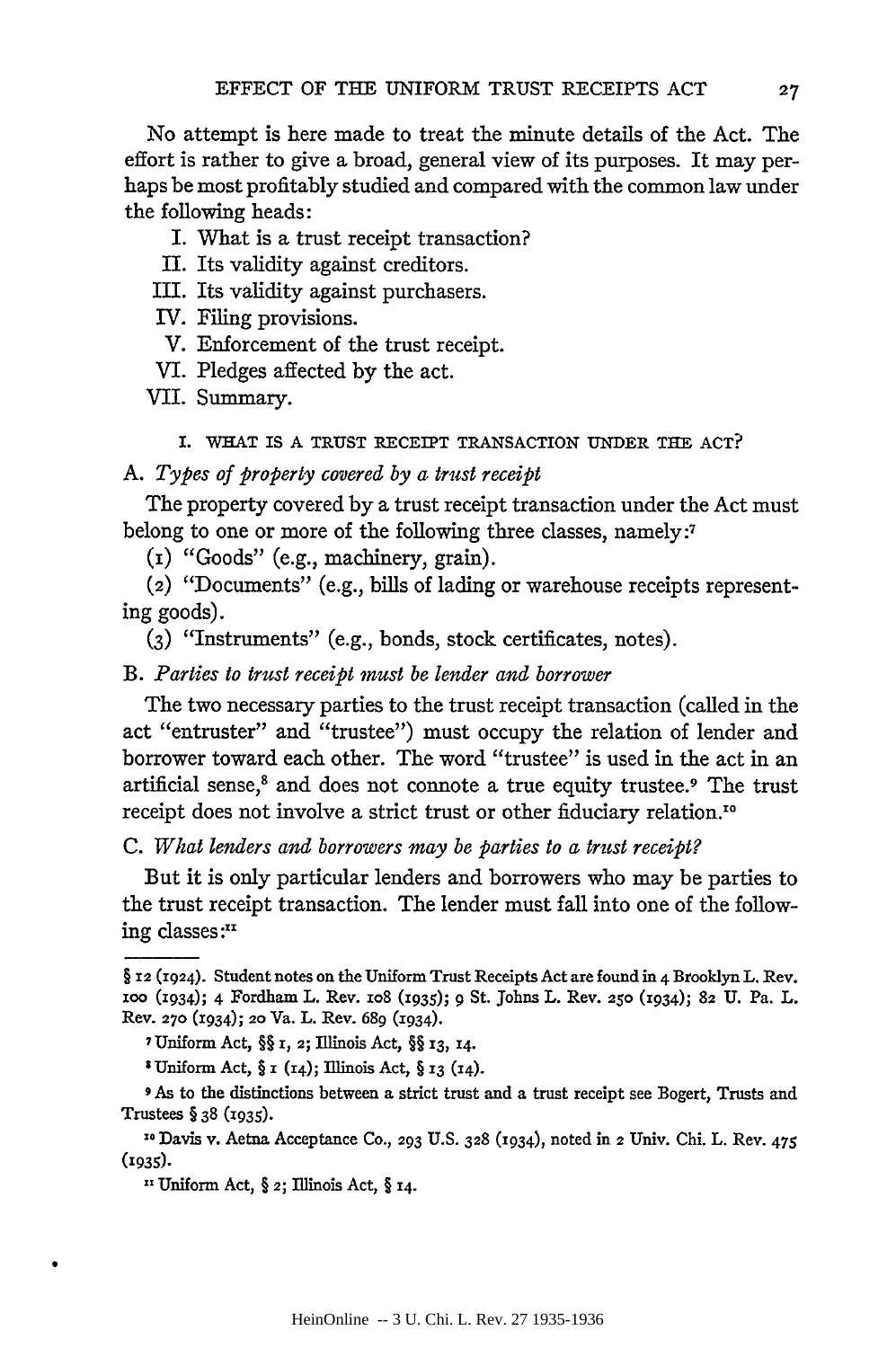(i) An old creditor who delivers to his debtor as "trustee" goods, documents or instruments in which he (the old creditor) already has a security interest, wipes out the old security interest and takes in place thereof a trust receipt security interest in the same subject matter.

*Illustration.-A* is in possession of jewelry as a pledgee from B to secure a loan previously made from A to B. A releases B from the pledge, delivers the jewelry to B, and in place of the pledge takes from B a trust receipt on the jewelry. The transaction is a valid trust receipt transaction under the  $act.^{12}$ 

 $(2)$  A new<sup>13</sup> creditor who delivers goods, documents, or instruments to his borrower in return for a security interest therein under a trust receipt.

*Illustratio.-Iides* are sold by A in the Argentine to B in Chicago, the bill of lading for them being made out to C (a Chicago bank) which has issued a letter of credit for B in favor of **A** and paid drafts drawn by **A** on C for the price of the hides. C delivers the bill of lading to B in order that B may sell the hides and get money to pay C, and C takes a trust receipt on the hides from B. The transaction is a valid trust receipt transaction under the act.

**(3) A** new creditor contracts for a security interest by way of trust receipt in documents or instruments *exhibited* by the borrower to the lender at the place of business of either, before the transaction is completed, but possession of the documents or instruments is retained by the borrower.

*Illustration.-A* (a banker) lends money to B on the understanding that he (A) is to have a trust receipt security interest in a share of stock belonging to B as general owner, the stock certificate for which is shown by B to A in the A bank before the loan but is thereafter left with B for one of the purposes hereafter described. The transaction is a valid trust receipt transaction under the act.

(4) A new creditor lends money in reliance on getting a security interest by way of trust receipt in goods or documents then in the possession of the borrower.<sup>14</sup>

*Illustration.-The* A bank lends B money in reliance on getting a trust receipt security interest in automobiles then in B's possession and gen-

12 Uniform Act, § 14 (Illinois Act, § **26)** provides: "As against purchasers and creditors, the entruster's security interest may extend to any obligation for which the goods, documents or instruments were security before the trust receipt transaction, and to any new value given or agreed to be given as a part of such transaction; but not, otherwise, to secure past indebtedness of the trustee; nor shall the obligation secured under any trust receipt transaction extend to obligations of the trustee to be subsequently created."

 $\ddot{\phantom{0}}$ 

**'3** The Illinois Act includes renewals and extensions of time as giving "new value," although the Uniform Act does not. Illinois Act,  $\S$  13(7); Uniform Act,  $\S$  1(7).

14 This provision is peculiar to the Illinois Act.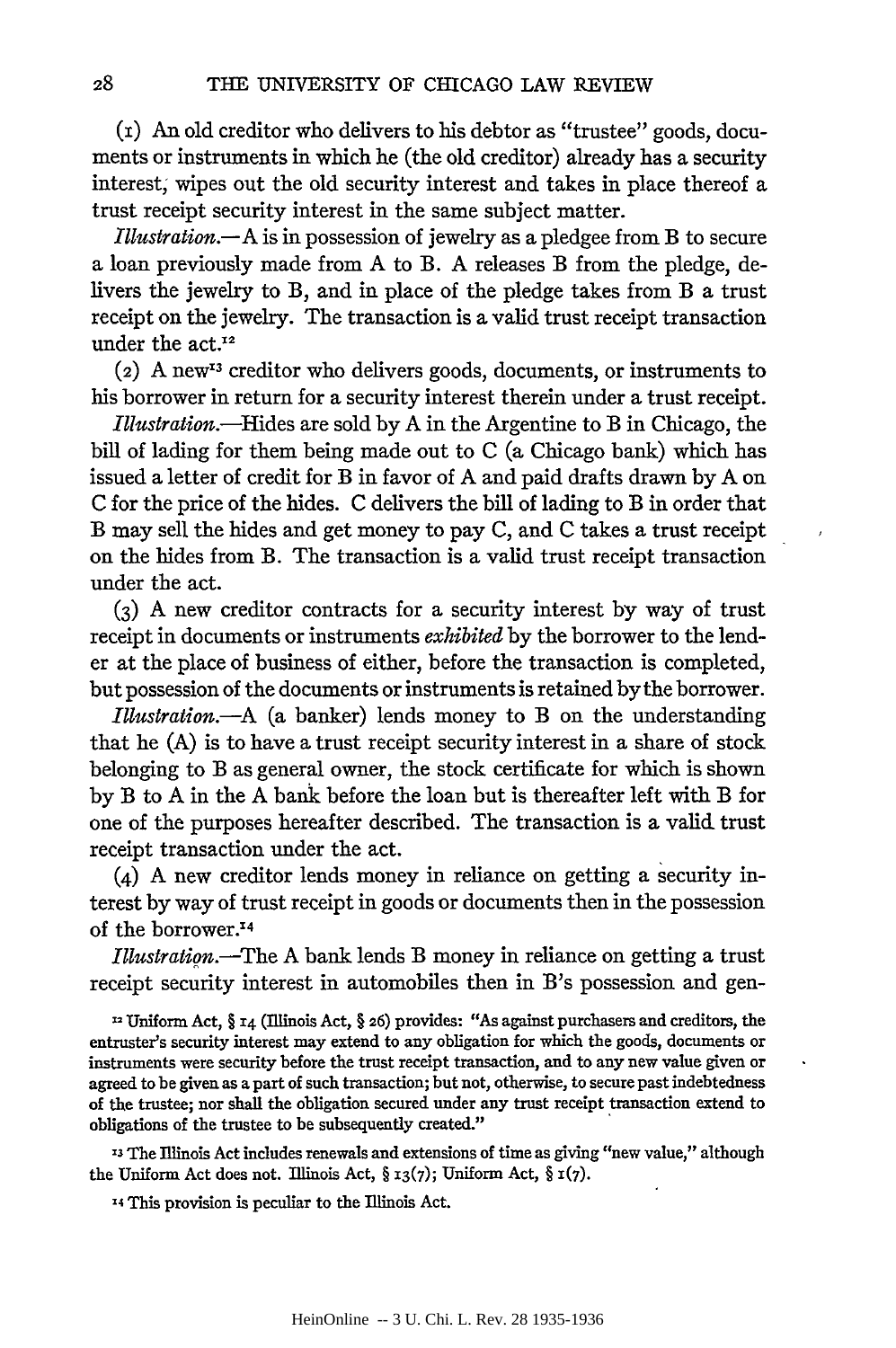erally owned by B, and the bank leaves the automobiles in B's possession for one of the authorized purposes later defined. The transaction is a valid trust receipt transaction under the act.

The act thus permits the security interest under the trust receipt to come to the lender in either of the following ways:

(a) In substitution for an existing security interest which he has; or

*(b)* From a third party (like the seller of goods to the borrower); or

(c) Direct from the borrower.

The statute requires the lender's acts to be performed in return for a written trust receipt or a promise to give a written trust receipt.<sup>15</sup>

The debt to be secured by the trust receipt may be a new debt or some types of old debts, but not a future debt.<sup>16</sup>

The lender ("entruster") under a trust receipt within the act cannot be one who, at the beginning of the transaction, was a general owner of, and dealer in, the goods or instruments, and who sells them to the borrower ("trustee") on credit, and retains security by way of conditional sale or chattel mortgage. $\mathbf{r}$  The act is intended to be without effect on the preexisting law of conditional sales and chattel mortgages. Nor may the lender under the act be a consignor of goods who places them with a consignee for sale as agent.<sup>18</sup> The law of consignor and consignee is not intended to be affected by the act.

These rules as to the required character of the lender and borrower extend the trust receipt to some new cases which had not generally been held to be covered by that phrase at common law, namely, cases (i) and **(3)** above. The typical trust receipt case at common law was case (2) above. As to case  $(4)$  there was doubt, some courts<sup>19</sup> requiring the security title to pass to the lender from a third party, not the borrower; that is, requiring the trust receipt transaction to be a three party transaction, normally that of seller, buyer and bank financing the buyer. The act extends the use of the trust receipt to many two party transactions.

## *D. Requirements as to possession of goods, documents or instruments*

As shown above, under the act<sup>20</sup> a trust receipt transaction cannot exist without possession of the goods, documents, or instruments which are to be its subject matter either

<sup>15</sup> Uniform Act,  $\S$   $2(I)(b)(I)$  and  $(II)$ ; Illinois Act,  $\S$   $14(I)(b)(I)$  and  $(II)$ .

' 6Uniform Act, § **14;** Illinois Act, § **26.** t

**'7** Uniform Act, § **1(3);** Illinois Act, § **z3(3).**

**Z** Uniform Act, § **i;** Illinois Act, § **27.**

**"g** See, for example, *In re* A. E. Fountain Co., Inc., 282 Fed. **816** (C.C.A. **2d** 1922); Hartford Accident & Indemnity Co. v. Callahan, **271** Mass. *556, 171* **N., 82o** (i93o).

**2o** Uniform Act, § 2; Illinois Act, § **14.**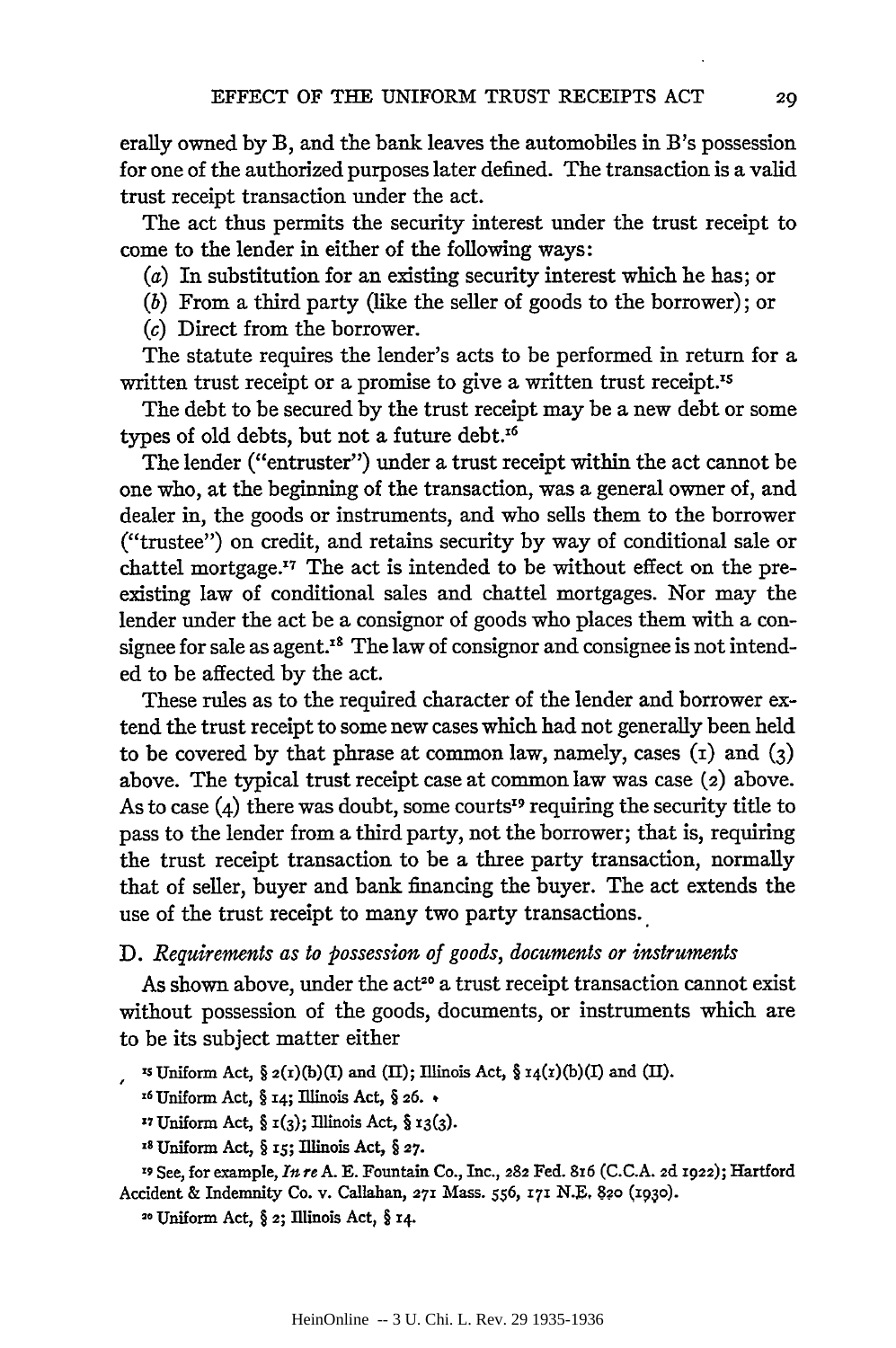- (i) Remaining in the borrower as a result of the transaction; or
- (2) Passing to the borrower as a result of the transaction.

# *E. Requirements as to purpose for which possession is retained or obtained by borrower*

Not only must the lender and borrower be of a particular type, and not only must the lender permit the borrower to retain or get possession, but that possession must be kept or obtained for one or more of a limited number of *purposes,* if the transaction is to be a trust receipt transaction under the act. $2I$  The purpose must be one of the following:

(i) In order to enable the borrower to sell or exchange goods, documents or instruments entrusted.

*Illustratio.-A* finance company permits B to get possession of automobiles and put them in his show room for sale, the company taking a trust receipt on the automobiles. The purpose is proper.

(2) In order to enable the borrower to process or handle the goods entrusted, or the goods represented **by** the document entrusted, preparatory to sale **by** the borrower.

*Ilustration.-A* bank, having advanced the price of hides, on behalf of a buyer, delivers to him the bill of lading for the goods in order that he may have the hides tanned and sold; and the bank takes a trust receipt on the hides. The purpose is proper.

**(3)** In order that instruments delivered to, or retained **by,** the borrower may be (a) delivered to a principal of the borrower; or (b) delivered to a depositary or registrar; or (c) used for presentation, collection or renewal.

*Illustration.-A* bank lending money to B has exhibited to it at the bank a note owned **by** B, and lends in reliance thereon to B, getting-from B a trust receipt security interest in the note. It permits B to keep the note in order that he may collect it from the maker. The purpose is proper.

By section 4 of the Uniform Act<sup>22</sup> a contract to give a trust receipt has the same legal effect as a trust receipt with reference to goods, documents or instruments thereafter delivered to the borrower in reliance on such contract, or (under the Illinois Act) with reference to goods, documents or instruments in the hands of the borrower and which are the source of a security interest given in return for new value.<sup>23</sup>

21 Uniform Act, § **2(3);** Illinois Act, § 14(3).

**-** Uniform Act, § i6; Illinois Act, § **16.**

**2"** This last clause is peculiar to the Illinois Act, § *i6.*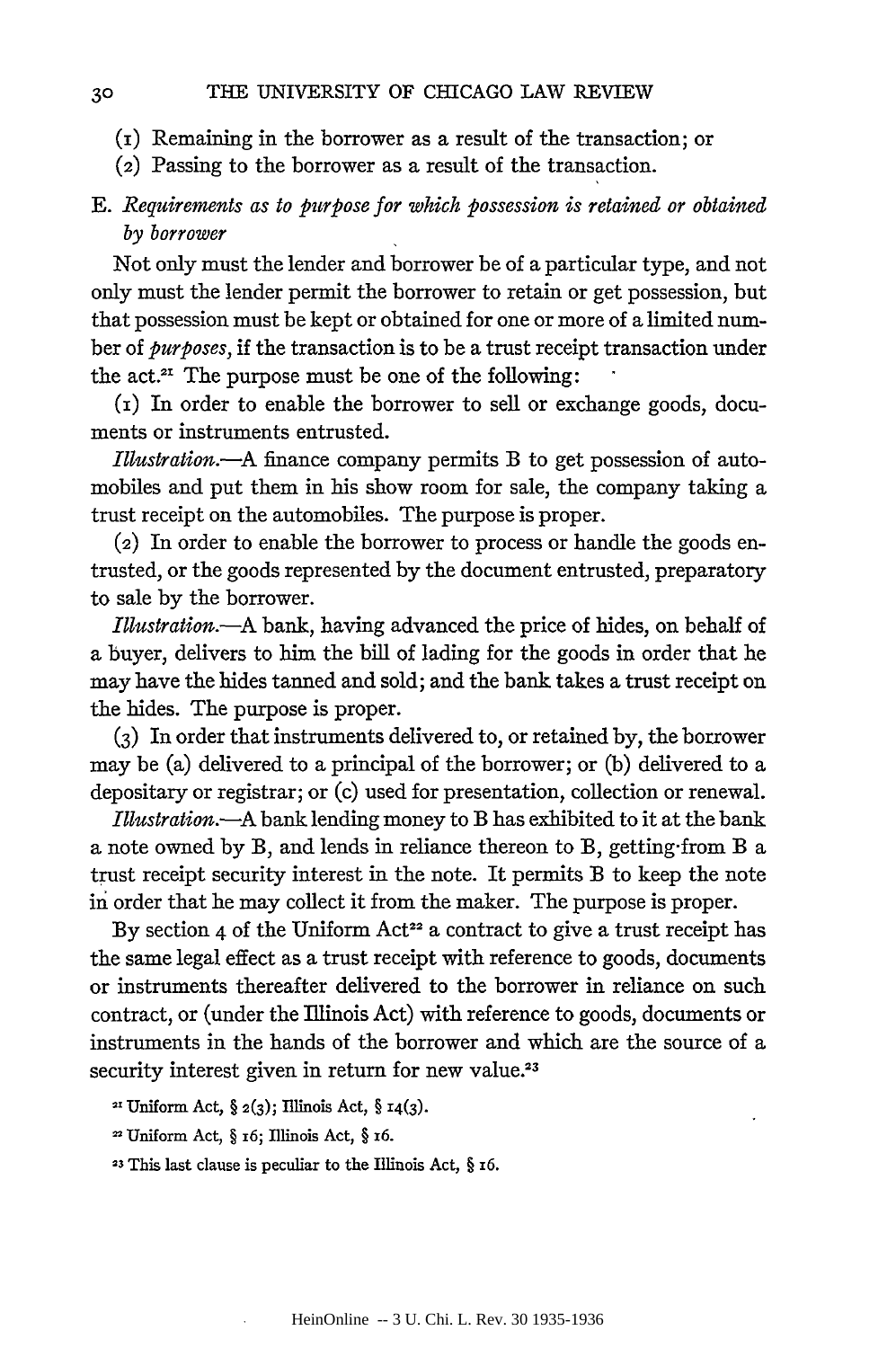#### **II.** VALIDITY OF **A** TRUST RECEIPT AGAINST CREDITORS OF **THE** BORROWER

As between borrower and lender all terms of the trust receipt are valid, except that a waiver **by** the borrower of his equities under the receipt is invalid,<sup>24</sup> on analogy to the rules with regard to the clauses in mortgages waiving the equity of redemption<sup>25</sup> and in conditional sales waiving statutory protection of **equities.26**

The fundamental purpose of the trust receipt is to afford lenders short term protection against the honest insolvency of their borrowers. It was, therefore, accepted at common law that the trust receipt was valid against the creditors of the borrower, whether lien or general, and whether acting for themselves or through a representative like a trustee in bankruptcy. $27$ 

# *A. Validity against creditors continued in qualified manner*

The act continues this validity against creditors of the borrower in large part, but somewhat qualifies it.<sup>28</sup> The lender is protected in his security interest in the subject matter against the creditors of the borrower to the following extent:

**(I)** For thirty days without filing.

**(2)** After thirty days the trust receipt is invalid against lien creditors of the borrower who have acquired a lien on the goods without actual notice of the trust receipt, if (a) the trust receipt was not filed, or *(b)* the lender had not taken possession of the subject matter before the acquisition of the lien **by** the creditor.

**(3)** The borrower's assignee for creditors, receiver or trustee in bankruptcy is a lien creditor without notice under the act if any of the creditors whom he represents did not have notice of the trust receipt before the representative of creditors was **appointed.29**

(4) Filing (as later described) makes the trust receipt valid against **all** creditors of the borrower from the time of filing.

24Uniform Act, **§** *5;* Illinois Act, **§ 17.**

**25** See **2** Jones, Mortgages **§ 1326** (8th ed. **1928).**

**26 See** Bogert, Commentaries on Conditional Sales **§§ 135-142 (1924).**

**<sup>27</sup>**Century Throwing Co. v. Muller, **197** Fed. **252 (C.C.A. 3d 1912);** *In re* Bell Motor Co., 45 F. **(2d) 19 (C.C.A.** 8th **1930);** Houck v. General Motors Acceptance Corp., **44** F. **(2d) 410 (D.C.** Pa. **1930);** *In re* James, Inc., **30** F. **(2d)** *555* **(C.C.A. 2d 1929);** Peoples' National Bank v. Mulholland, **224** Mass. **448, 113 N.E. 365 (1916);** *ib.* **228** Mass. **152, 117 N.E.** 46 **(1917).**

**<sup>28</sup>**Uniform Act, **§ 8;** Illinois Act, **§ 20.**

**29 The** Illinois Act omits a provision of the Uniform Act, **§** 8(2)(a), making a creditor who procures the issuance of process a lien creditor, from the time of issuance, **if** he attaches or levies within a reasonable time thereafter. (Illinois Act; **§ 8(2).)**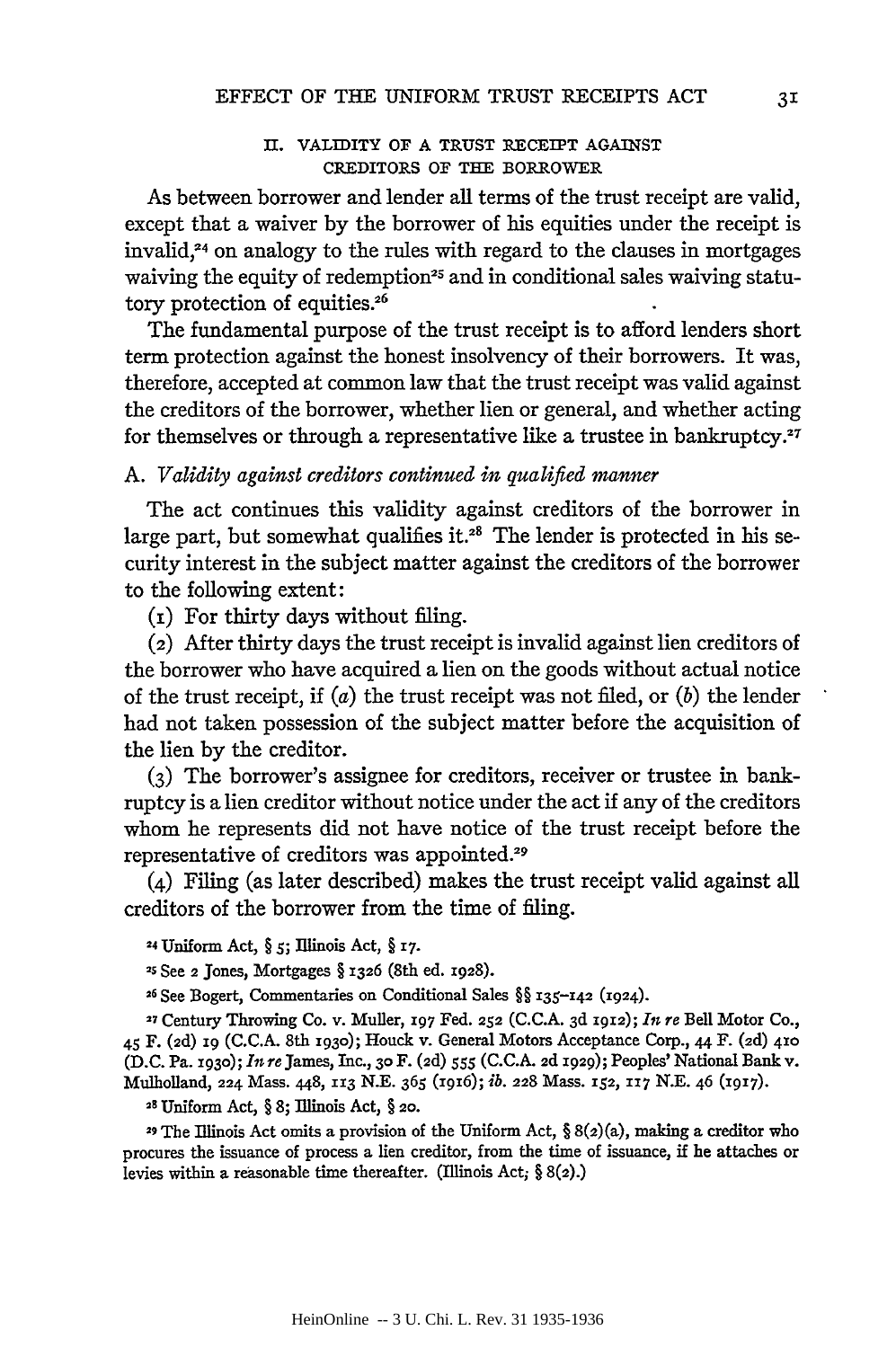$(5)$  Taking possession<sup>30</sup> of the subject matter by the lender makes the trust receipt valid against all creditors of the borrower from that time forth.

(6) Creditors of the borrower who acquired their claims by processing, transporting or warehousing the goods held under the trust receipt, and get liens thereby, are superior to the lender to the extent of their liens, regardless of filing.<sup>31</sup>

*Illustration.-A* bank entrusts cotton to a borrower in order to have it ginned and sold. The borrower has it ginned and warehoused and the state law gives ginners and warehousemen liens. These liens are superior to the trust receipt security rights of the bank, even though the bank had previously filed in accordance with the act.

> Ill. VALIDITY **OF THE TRUST** RECEIPT AGAINST **PURCHASERS FROM BORROWER**

Since a cardinal object of the trust receipt transaction is ordinarily to enable the borrower to sell the goods in order to raise money to pay the lender, it has been generally held at common law that the lender could not assert any rights against the purchaser from the borrower in the usual case.<sup>32</sup> The lender has given an express or implied power of sale by which he should be bound.

The act in general continues this protection of the purchaser and also provides rules regarding other types of transfer.<sup>33</sup> The situation under the act may be indicated by the following outline:

# *A. Negotiable documents and instruments*

(i) If the borrower negotiates a negotiable document or instrument to a bona fide purchaser or holder in due course the latter acquires good title against the lender.<sup>34</sup>

**<sup>30</sup>**Uniform Act, § **1(9),** Illinois Act, § **13(9)** provides: "'Possession,' as used in this Act with reference to possession taken or retained by the entiuster, means actual possession of goods, documents or instruments, or **in.** the case of goods, such constructive possession as, by means of tags or signs or other outward marks placed and remaining in conspicuous places, may reasonably be expected in fact to indicate to the third party in question that the entruster has control over or interest in the goods."

**31 § ixi.** For a contrary view at common law, see Century Throwing Co. v. Muller, **197** Fed. **252** (C.C.A. 3d 1912).

**<sup>32</sup>**Glass v. Continental Guar. Corp., **81** Fla. 687, 88 So. 876 **(1921);** Handy v. C.I.T. Corp., **197** N.E. 64 (Mass. 1935).

**<sup>33</sup>**Uniform Act, § **9;** Illinois Act, § **21.**

34 It was so held in Roland M. Baker Co. v. Brown, **214** Mass. 196, zoo N.E. **1025 (I913),** with regard to negotiable bills of lading; and in Commercial National Bank of New Orleans v. Canal-Louisiana Bank & Trust Co., 239 U.S. **520** (1916), and in *In re* Richheimer, **221** Fed. **16 (C.C.A.** <sup>7</sup> th **I915),** with regard to negotiable warehouse receipts.,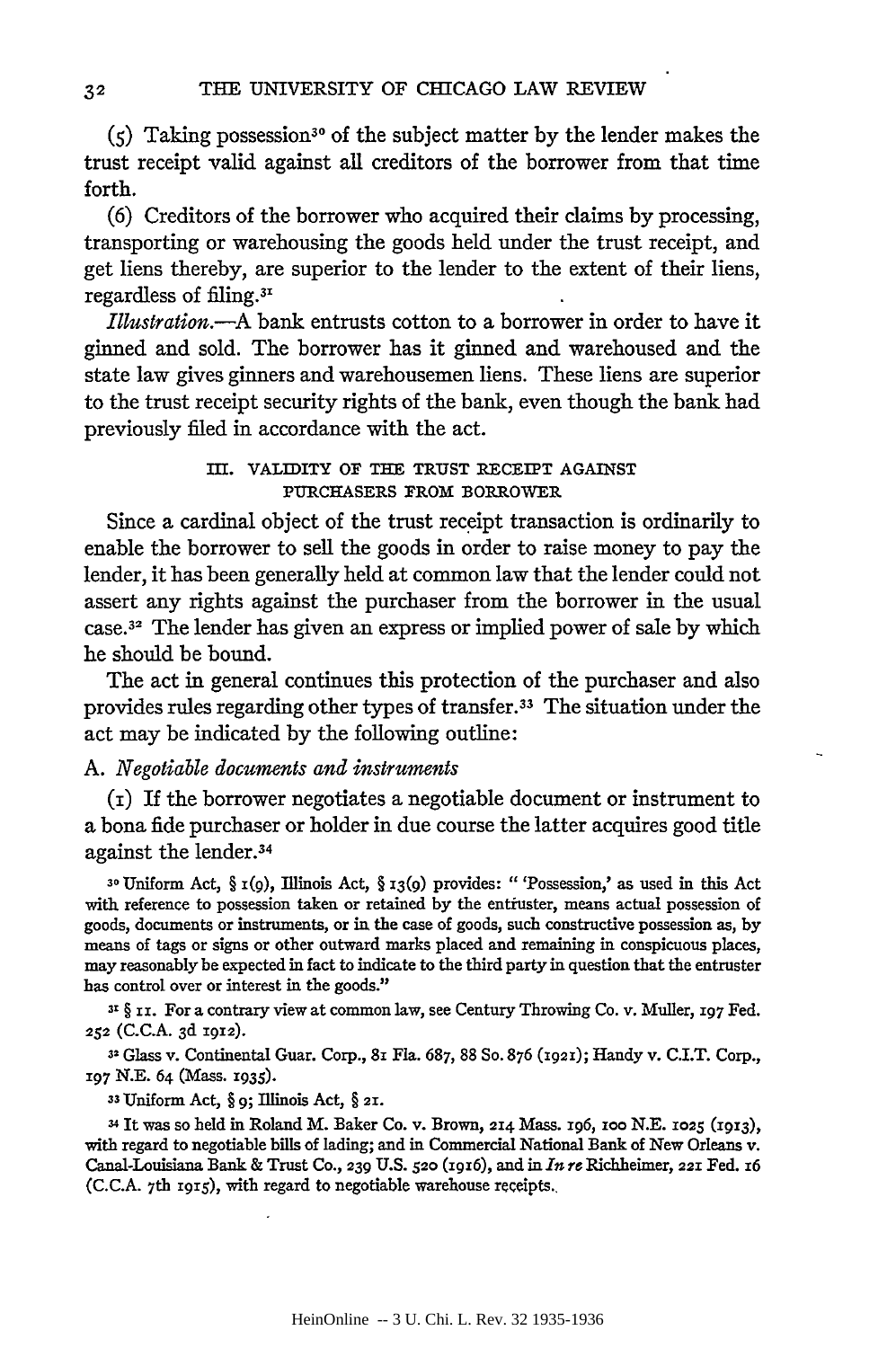(2) Filing under the act is not constructive notice to a purchaser of a negotiable document or instrument.

**(3)** The entrusting of a document or instrument includes the case of a document or instrument substituted for the one originally entrusted, and a document or instrument representing the same goods as those represented by the document originally entrusted.<sup>35</sup>

# *B. Non-negotiable instruments and documents; and goods*

(i) A purchaser in the ordinary course of business from the borrower gets title free of the trust receipt, if the borrower had an unlimited power of sale, regardless of filing.

*Illustration.-A* finance company entrusting automobiles to a dealer for sale under a trust receipt files the notice later described under the act, and thereafter B, as a regular customer of the dealer, purchases an automobile from the dealer either with or without knowledge of the filing and relationship between the company and the dealer. B gets perfect title.

(2) A purchaser in the ordinary course of business from the borrower gets title free of the trust receipt, even though the sale was in violation of the limitations on the borrower's authority to sell, unless the purchaser had actual knowledge of such limitations.<sup>36</sup>

*Illustration.-Same* as last illustration, except that the dealer is authorized to sell for cash only. The filing does not bind B and unless he had actual knowledge of the limitation on the dealer's power of sale, he gets perfect title, even though he bought on credit.

**(3)** A purchaser out of the ordinary course of business (including a chattel mortgagee, $37$  a pledgee, $38$  and a buyer in bulk from the borrower) takes subject to the trust receipt regardless of filing or its lack, except (a) where a pledgee or mortgagee gives new value to the lender as mort-

*3s* This follows the view of the supreme Court in Commercial National Bank of New Orleans v. Canal-Louisiana Bank & Trust Co., **239 U.S. 520** (i916), and the opinion in *In re* Richheimer, **221** Fed. i6 (C.C.A. 7th **1915).**

36 In accord with this provision, see Handy v. C.I.T. Corp., *197* N.E. 64 (Mass. 1935), where an automobile was put into the hands of a dealer to sell but no sale was to occur without written consent of the finance company, and it was held that a *bonafide* purchaser in the ordinary course from the dealer without the written consent of the finance company was protected.

**<sup>37</sup>**In Peoples' Loan & Inv. Co. v. Universal Credit Co., **75** F. **(2d)** 545 (C.C.A. 8th **x935),** it was held that a trust receipt was valid against the taker of a second trust receipt from the borrower in possession, the latter transaction being in all probability equivalent to an attempted chattel mortgage.

**<sup>31</sup>**This is contrary in effect to International Trust Co. v. Webster National Bank, **258** Mass. **17, 154** N.E. **330** (1926), and Osgood Bradley Co. v. Standard Co., **259** Mass. 302, 156 N.E. 44o **(1927),** where *bona fide* pledgees from the borrower in possession were protected against the trust receipt on the ground that the borrower was a "factor" under the Massachusetts Factor's Act.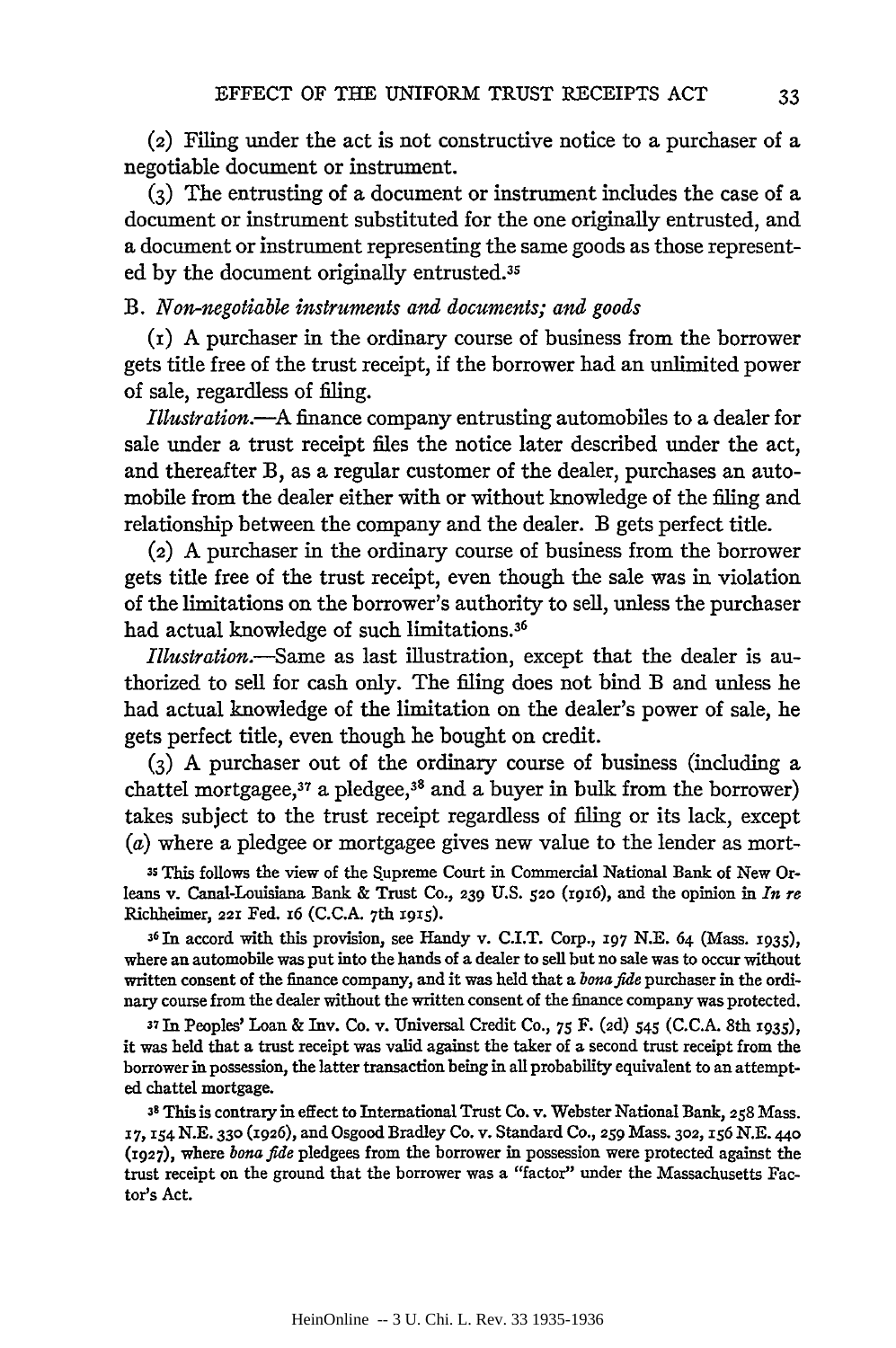gagor or pledgor within thirty days after the giving of the trust receipt and gets possession of the goods, documents or instruments before the filing of the trust receipt, or *(b)* the pledgee, mortgagee or buyer in bulk gives value after the thirty day period and gets possession before the trust receipt filing.

(4) Putting or keeping goods in a stock or show room of the lender, or permitting such conduct, has the legal effect of conferring a power of sale on him.

**(5)** A purchaser on credit from the borrower is a purchaser for value.

#### IV. FILING UNDER THE ACT

Filing of the trust receipt under the act is accomplished not by filing an individual trust receipt or copy thereof, but by filing with the Secretary of State a statement signed by lender and borrower, giving their addresses, to the effect that they intend to do business on the trust receipt plan with regard to a particular type of goods. The validity of the filing continues for one year, when refiling is permitted. Filing is allowed only as to trust receipts dealing with goods and documents and not as to transactions with regard to instruments. <sup>39</sup>

Prior to the act in most jurisdictions there was no provision for filing a trust receipt and it was valid without filing or recording. Occasionally, however, the trust receipt was regarded as equivalent to a conditional sale<sup>40</sup> or a chattel mortgage<sup>41</sup> and required to conform to the filing or recording statutes applying to those transactions. In Illinois a federal decision42 construed a trust receipt to be equivalent to a conditional sale and so at that time invalid except between the parties and against third parties with notice. Since the validation of conditional sales in Illinois in 1925 by the construction of the Uniform Sales Act in the *Sherer-Gillet* case, 43 the conditional sale has been good against all persons (before default) without recording<sup>44</sup> or filing, and the trust receipt has presumably been valid as one type of conditional sale; but the Uniform Trust Receipts

**<sup>39</sup>**Uniform Act, § **13;** Illinois Act, § **25.**

**<sup>40</sup>***In re* Bettman-Johnson Co., **250** Fed. **657** (C.C.A. 6th 1918); Ohio Say. Bank & Trust Co. v. Schneider, **202** Ia. 938, **211** N.W. **248** (1926); White v. General Motors Acceptance Corp., 2 F. Supp. **406** (D.C. Ky. **1932).**

41 Motor Bankers' Corp. v. C.I.T. Corp., **258** Mich. **302, 241** N.W. **9ii (1932).**

*4In re* Richheimer, **221** Fed. i6 (C.C.A. 7th 1915), *cert.* den. **238** U.S. **624** (114).

43 Sherer-Gillet Co. v. Long, **318** I1. 432, **149 N.E. 225** (1925).

44 The lack of a recording or filing statute in Illinois as to conditional sales may permit a lender to get security without any publicity. He can take a bill of sale from his borrower and give back to the borrower a conditional sales contract. Will lenders in Illinois from now on resort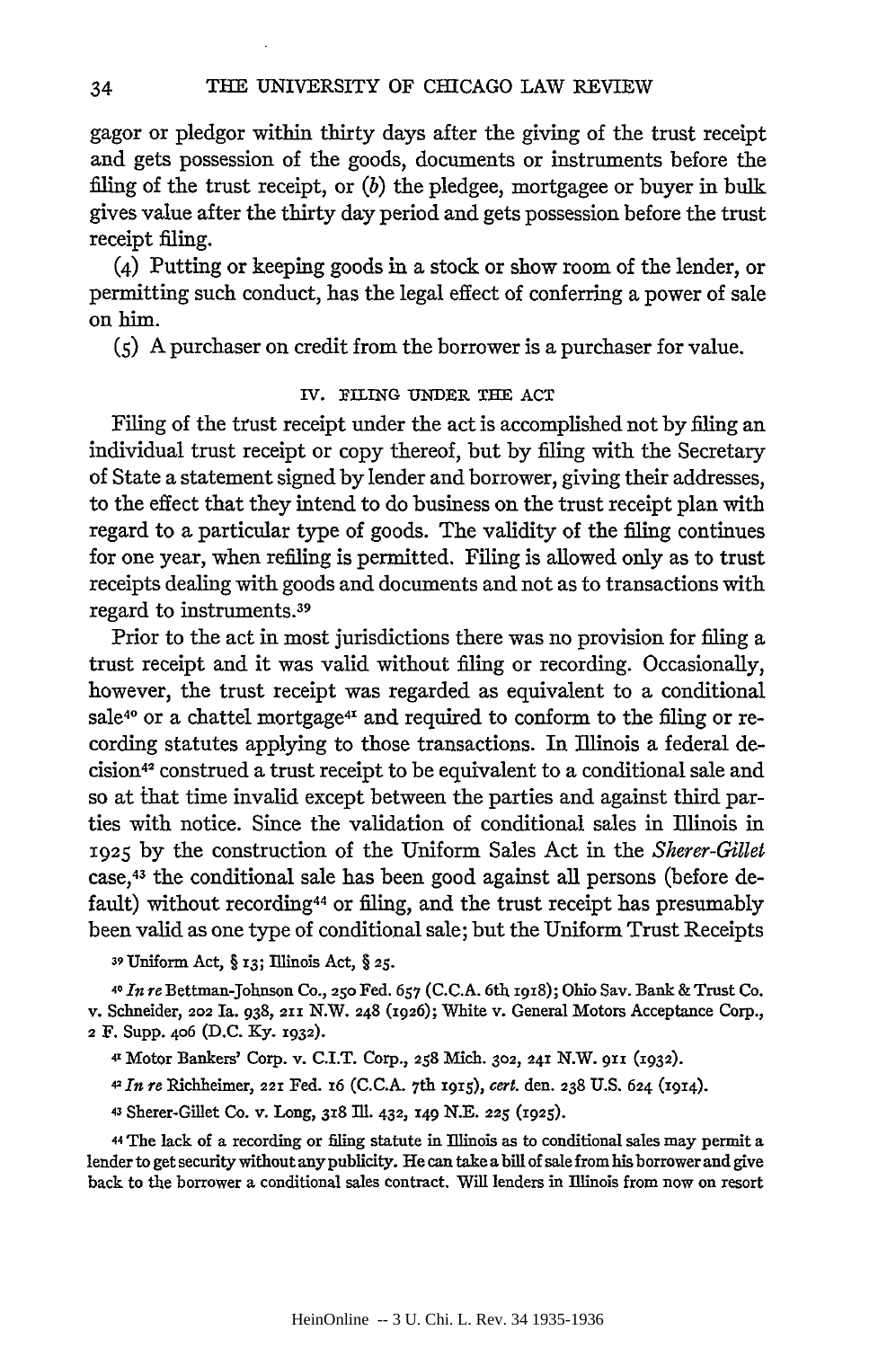Act has changed this situation by treating the trust receipt transaction as an independent dealing, distinct from the conditional sale.

In Ohio a statute of 1925 permitted filing of notices<sup>45</sup> with regard to trust receipts of "readily marketable staples." A recent Connecticut statute also deals with the same matter.46

# V. ENFORCEMENT **OF TRUST** IECEIPTS **UNDER TEE ACT** *A. Taking possession of goods, documents or instruments; sale*

If the borrower defaults in paying the lender the amount loaned, for which the trust receipt is security, the lender may take possession of the subject-matter of the trust receipt and sell it on five days notice, the proceeds to be applied on the debt and expenses, any surplus fo go to the borrower and any deficiency to be paid by the borrower.47

The lender having taken possession need not sell, but may keep the goods and then be subject to the duties of a pledgee regarding them.

In the case of goods manufactured by style or model the lender may provide in the trust receipt for a right to apply the value of the goods retaken against the borrower's debt without a sale.

The borrower may, after default, surrender his interest in the goods to the lender, but may not contract in the trust receipt for a waiver or forfeiture of his equities.

A bona fide purchaser from the lender in possession gets good title, even though the possession by the lender may have been wrongful.

## *B. Proceeds of goods, documents or instruments in hands of borrower or others*

(i) If the subject matter of the trust receipt has been sold **by** the borrower under a power of sale, and the borrower defaults, the lender is entitled to the debt from the purchaser to the borrower plus any security given as an incident thereto, subject to any equities in favor of the purchaser and against the borrower which accrued before the purchaser had actual notice of the trust receipt.

*Illustration.-A* bank has put a borrower into possession of goods to sell. The borrower sells them to  $X$ , taking a note of  $X$  for the price and a chattel mortgage by  $X$  on other goods. The borrower defaults in his duty

to the secret, rather roundabout security of the conditional sale in order to avoid possible filing and foreclosure complications under the Uniform Trust Receipts Act? The need for the adoption in Illinois of a conditional sales filing statute is increasingly apparent.

<sup>4</sup>sLaws **1925, p. xx6.**

<sup>&</sup>lt;sup>46</sup> Conn. Laws 1935, c. 230, Gen. Stat. § 1574c.

**<sup>47</sup>**Recovery of a deficiency after retaking and sale by the lender was approved in Charavay **&** Bodvin v. York Silk Mfg. Co., *170* Fed. **81g (C.C.** N.Y. rgo9).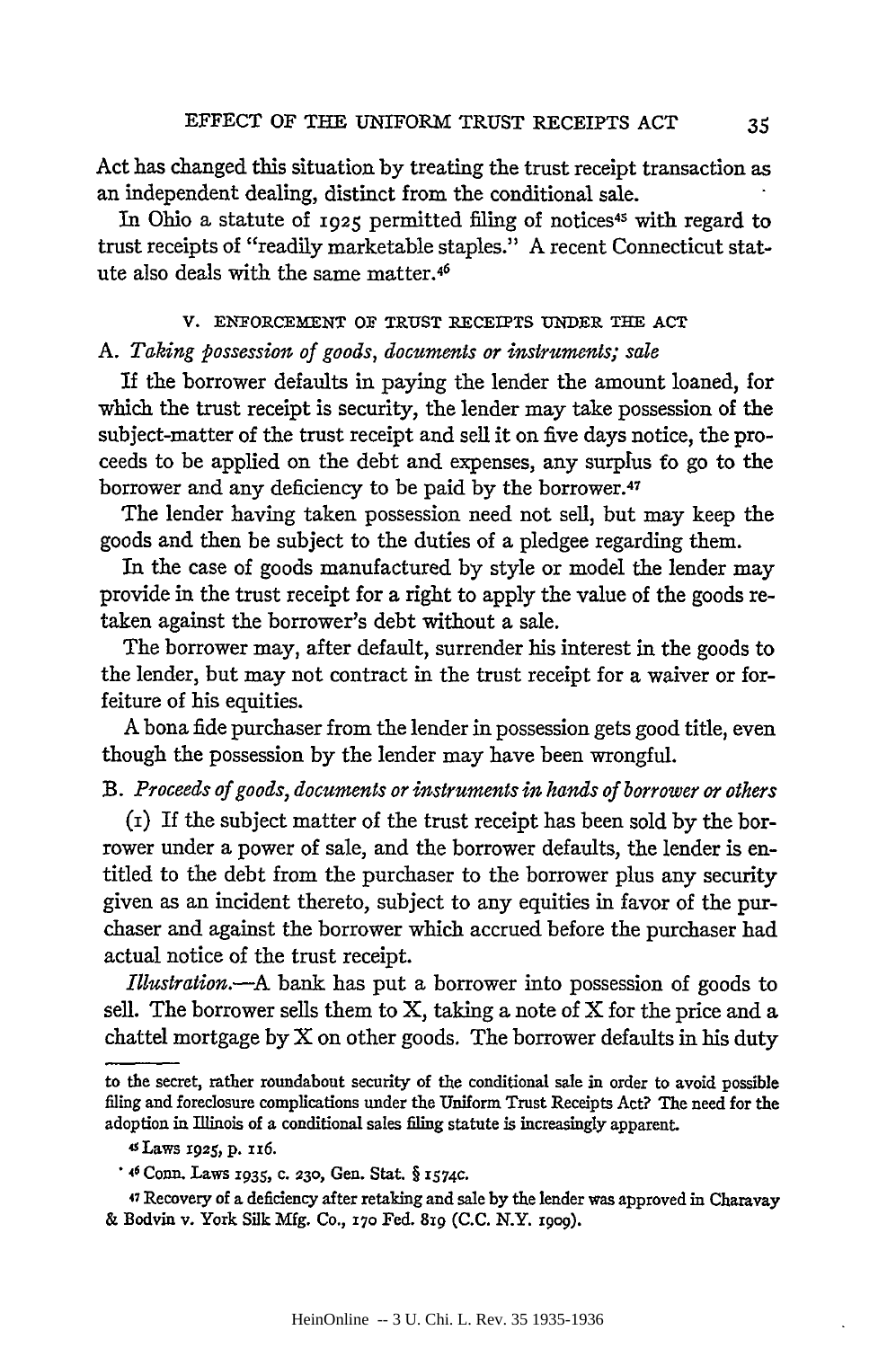to pay the bank. The bank may take the note of X and the chattel mortgage in order to protect itself under the trust receipt.

(2) If the subject matter was sold by the borrower when there was no power of sale, the lender is entitled, if the borrower defaults, to the debt against the purchaser and to the proceeds of the subject matter received by the borrower (or the value of such proceeds), if they were received by him within ten days of his receivership or bankruptcy.

*Illustration.-Same* as case next above, except that borrower had no power of sale and took as payment cash, and went into bankruptcy within ten days. The lender is entitled to a preference out of the bankrupt estate to the amount of the cash thus received.

**(3)** If the subject matter was sold under a power of sale in the borrower, where there was a duty to account to the lender for the proceeds of such sale, $4^8$  the lender is entitled, if the borrower defaults in his obligations, to the debt from the buyer of the goods and to the proceeds<sup>49</sup> of the goods (or the value of the proceeds), if received by the borrower within ten days of receivership or bankruptcy.

These provisions grant preferred claims to the lender under the trust receipt. He does not have to trace or identify proceeds. The principles of following trust funds, applied in the law of trusts,<sup>50</sup> are ignored. The statute is extremely liberal to the lender under the trust receipt in his contest with the general creditors of the borrower.<sup>51</sup>

#### VI. **EFFECT** OF **STATUTE** ON PLEDGE LAW

The Trust Receipts Act also covers some types of pledge transactions, not on the theory that they may properly be called trust receipt dealings, but on the notion that, although not trust receipt cases, they are so nearly like the trust receipt device that they ought to be governed in the same act and by similar rules.

#### *A. Pledge without delivery*

The act first covers the case of an attempted pledge without delivery of the *res* to the pledgee. This transaction at common law would normally

48 A provision in the Uniform Act, § io(c) regarding waiver of a right to an accounting has been omitted from the Illinois Act. § io(c).

49 In Hamilton National Bank v. McCallum, 58 F. (2d) **912** (C.C.A. 6th **1932)** it was held under Tennessee law that the holder of the trust receipt was the owner of the proceeds of goods sold **by** a bankrupt lender, as against his trustee in bankruptcy.

*so* See Bogert, Trusts & Trustees §§ **921-930 (X935).**

*s'* Illinois Act, § **30,** making misappropriation of the proceeds of goods **by** the borrower a felony, is not found in the Uniform Act.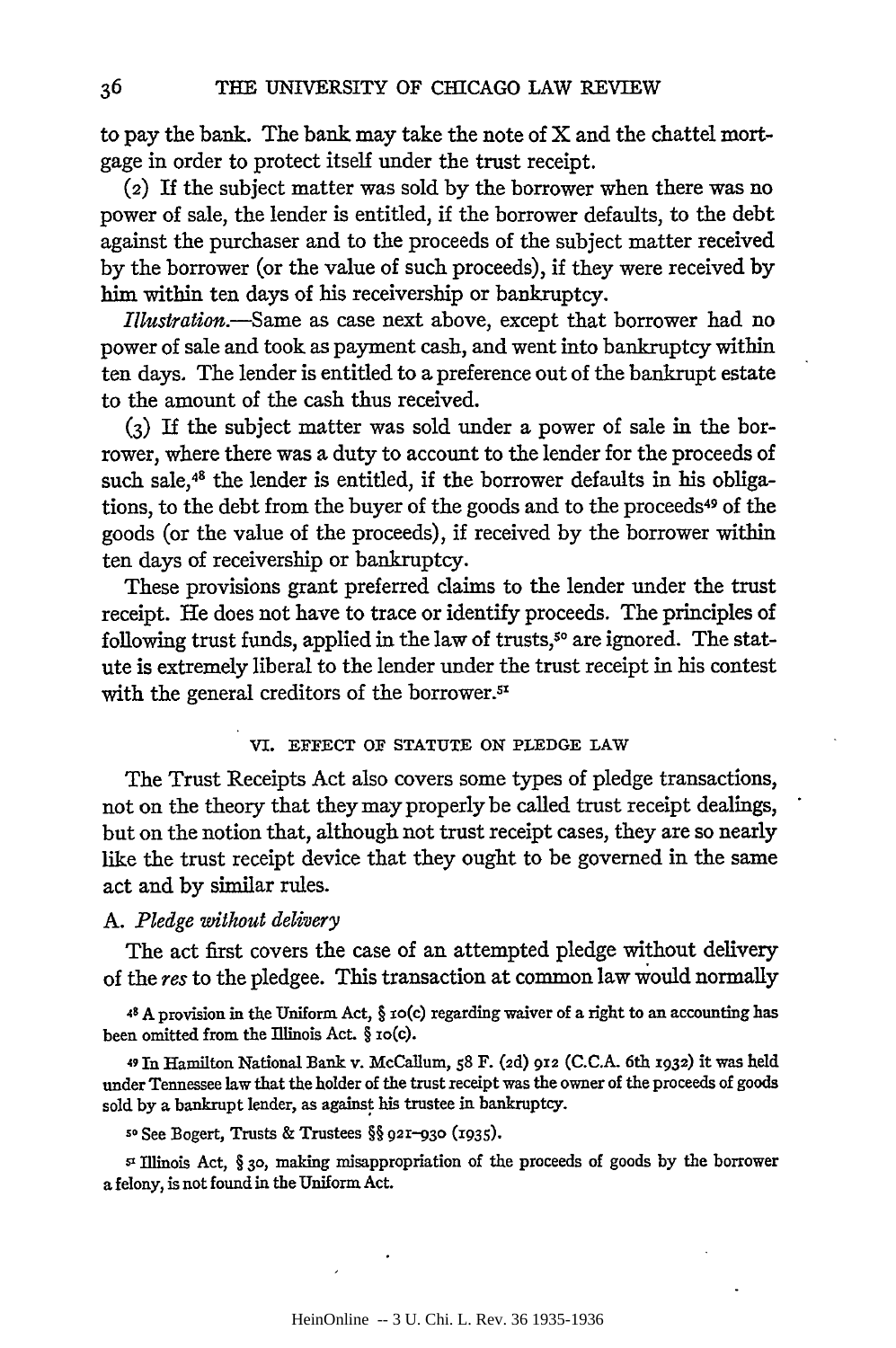ť

be ineffective as a pledge because of the rule that possession in the pledgee is a prerequisite to the perfection of a pledge transaction.<sup>52</sup> The statute provides that such an attempted pledge without transfer of possession shall be valid in favor of a pledgee who gives new value, for ten days, against the pledgor's creditors; but invalid in favor of such a pledgee, after ten days, against lien creditors of the pledgor without notice. Such a so-called pledge is also invalid when in favor of a pledgee who took the pledge for an old debt and did not give new value, as against lien creditors without notice; and also invalid against bona fide purchasers from the pledgee. This gives, therefore, a very limited vitality to a pledge without any transfer of possession to the pledgee.

## *B. Redelivery of pledge to pledgor for temporary use*

The act, secondly, covers the case of a pledge where the pledgee originally got possession and so the pledge had no defect, but later the pledgee delivered the goods back to the pledgor. Normally at common law it is held that such redelivery "for a temporary purpose" does not destroy the pledgee's rights against the pledgor or his creditors but does subordinate him to a bona fide purchaser under the pledgor in possession.<sup>53</sup>) The act in substance defines "temporary" to mean not more than ten days. It maintains the validity of the pledge if the redelivery is for a temporary and limited purpose, for a period of ten days, as against all creditors of the pledgor.

These provisions about pledges are, however, possibly qualified by the terms of Section **15,54** to the effect that the

Act shall not apply to single transactions of legal or equitable pledge, not constituting a course of business, whether such transactions be unaccompanied by delivery of pos-

*s'* Corbett v. Underwood, 83 lL 324 (1876); Atkinson v. Foster, 134 I2. 472, 25 N.E. **528** (i8go); State v. First Nat. Bank of Jeffersonville, 89 Ind. **302** (1883); Franklin Nat. Bk. v. Whitehead, 149 Ind. 560, 49 N.E. **592** (1898); Siedenbach v. Riley, **iii** N.Y. 56o, **ig** N.E. **<sup>275</sup>** (1888); Titusville Iron Co. v. City of New York, **207** N.Y. **203, oo** N.E. 8o6 (1912); Schumann v. Bank of California Nat. Assn., **IX4** Ore. 336, **238** Pac. 86o (1925).

*s3* Cooper v. Ray, 47 Ill. 53 (i868) *(dictum);* Hutton v. Arnett, 51 InI. 198 (i869) *(dictum);* Rice & Bullen Malting Co. v. International Bank, **185** Ill. 422, **56** N.E. **1o62** (xgoo) (to sell goods for pledgee); Colburn v. Commercial Security Co., **172** In. App. 5zo (1912) (conditional sales contract delivered to pledgor to get another contract); Hollister v. Dinsmore, **z91** Ill. App. 377 (1915) (stock delivered to pledgor for sale); Knight v. Seney, **211 Ill.** App. 324 (1918) (for use by pledgor as collateral temporarily); New Albany National Bank v. Brown, 63 Ind. App. 391, 114 N.E. 486 (1916) (insurance policy delivered to pledgor to get assignment). See also Schumann v. Bank of California National Association, **114** Ore. 336, **233** Pac. 86o (1925) (redelivery destroys pledgee's rights against *bonafide* purchaser from pledgor in possession).

*S4* Illinois Act, § **27.**

37